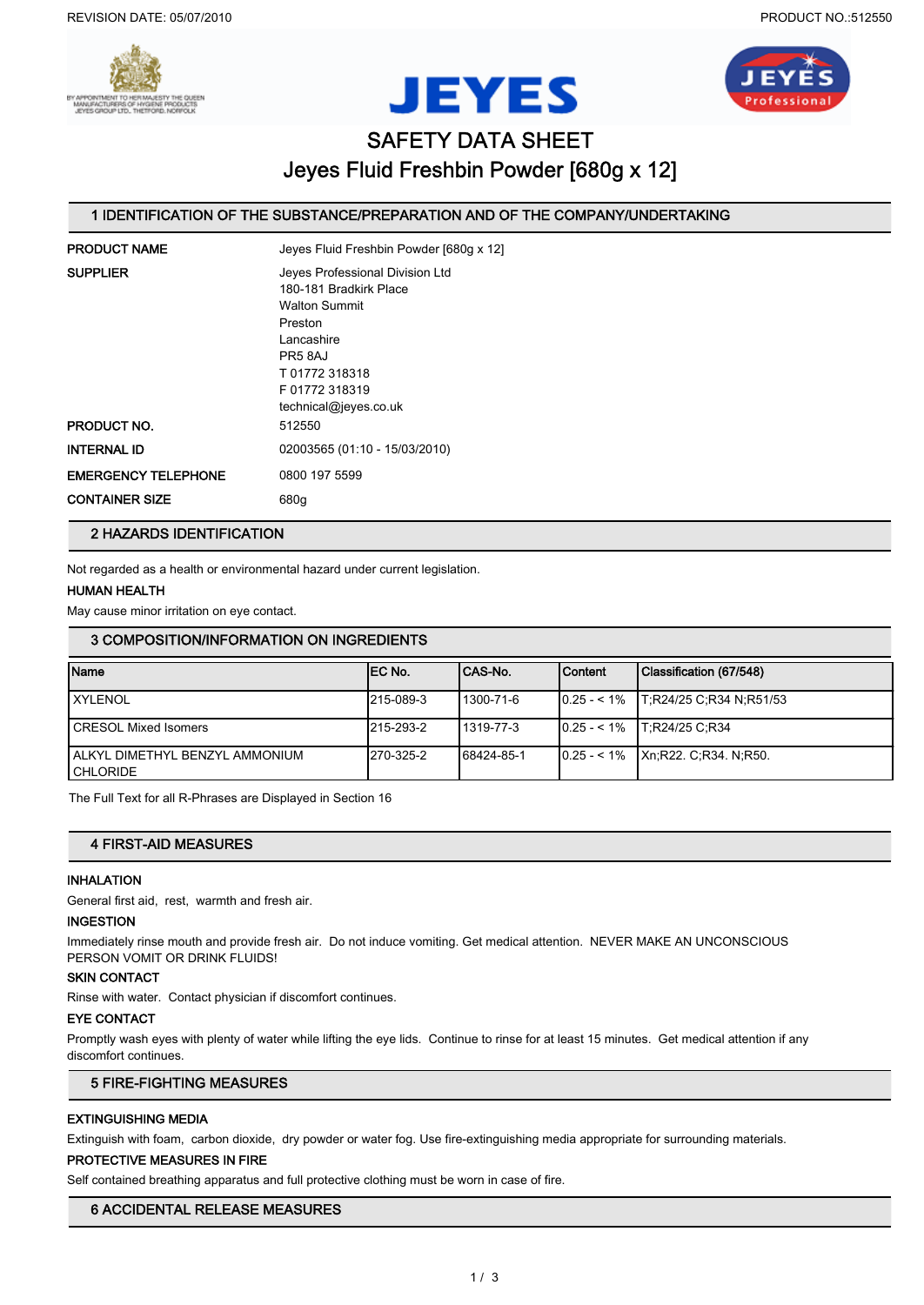# Jeyes Fluid Freshbin Powder [680g x 12]

## PERSONAL PRECAUTIONS

Avoid contact with skin and eyes. For personal protection, see section 8.

# SPILL CLEAN UP METHODS

Wear necessary protective equipment. Small Spillages: No specific clean-up procedure noted. Large Spillages: Collect spillage with shovel, broom or the like and reuse, if possible. For waste disposal, see section 13.

# 7 HANDLING AND STORAGE

# USAGE PRECAUTIONS

Read and follow manufacturer's recommendations. Avoid contact with skin and eyes.

#### STORAGE PRECAUTIONS

Store in closed original container at temperatures between 0°C and 30°C.

### 8 EXPOSURE CONTROLS/PERSONAL PROTECTION

# HAND PROTECTION

For prolonged or repeated skin contact use suitable protective gloves.

#### HYGIENE MEASURES

Wash hands after handling.

| 9 PHYSICAL AND CHEMICAL PROPERTIES |                        |  |  |
|------------------------------------|------------------------|--|--|
| <b>APPEARANCE</b>                  | Granular               |  |  |
| <b>COLOUR</b>                      | Green                  |  |  |
| <b>ODOUR</b>                       | Typical tar acid odour |  |  |
| <b>SOLUBILITY</b>                  | Insoluble in water     |  |  |
|                                    |                        |  |  |

# 10 STABILITY AND REACTIVITY

## **STABILITY**

Stable under normal temperature conditions and recommended use.

# 11 TOXICOLOGICAL INFORMATION

#### **INGESTION**

May cause discomfort if swallowed.

#### SKIN CONTACT

Prolonged contact may cause redness and irritation.

## EYE CONTACT

May cause temporary eye irritation.

# 12 ECOLOGICAL INFORMATION

### **ECOTOXICITY**

The product is not expected to be toxic to aquatic organisms.

# 13 DISPOSAL CONSIDERATIONS

# GENERAL INFORMATION

When handling waste, consideration should be made to the safety precautions applying to handling of the product.

# DISPOSAL METHODS

Dispose of waste and residues in accordance with local authority requirements.

# 14 TRANSPORT INFORMATION

| <b>GENERAL</b> | The product is not covered by international regulation on the transport of dangerous goods (IMDG, IATA, |
|----------------|---------------------------------------------------------------------------------------------------------|
|                | ADR/RID).                                                                                               |
|                |                                                                                                         |

| <b>15 REGULATORY INFORMATION</b> |                |                                    |  |  |  |
|----------------------------------|----------------|------------------------------------|--|--|--|
| <b>RISK PHRASES</b>              |                |                                    |  |  |  |
|                                  | NC.            | Not classified.                    |  |  |  |
| <b>SAFETY PHRASES</b>            |                |                                    |  |  |  |
|                                  | S <sub>2</sub> | Keep out of the reach of children. |  |  |  |